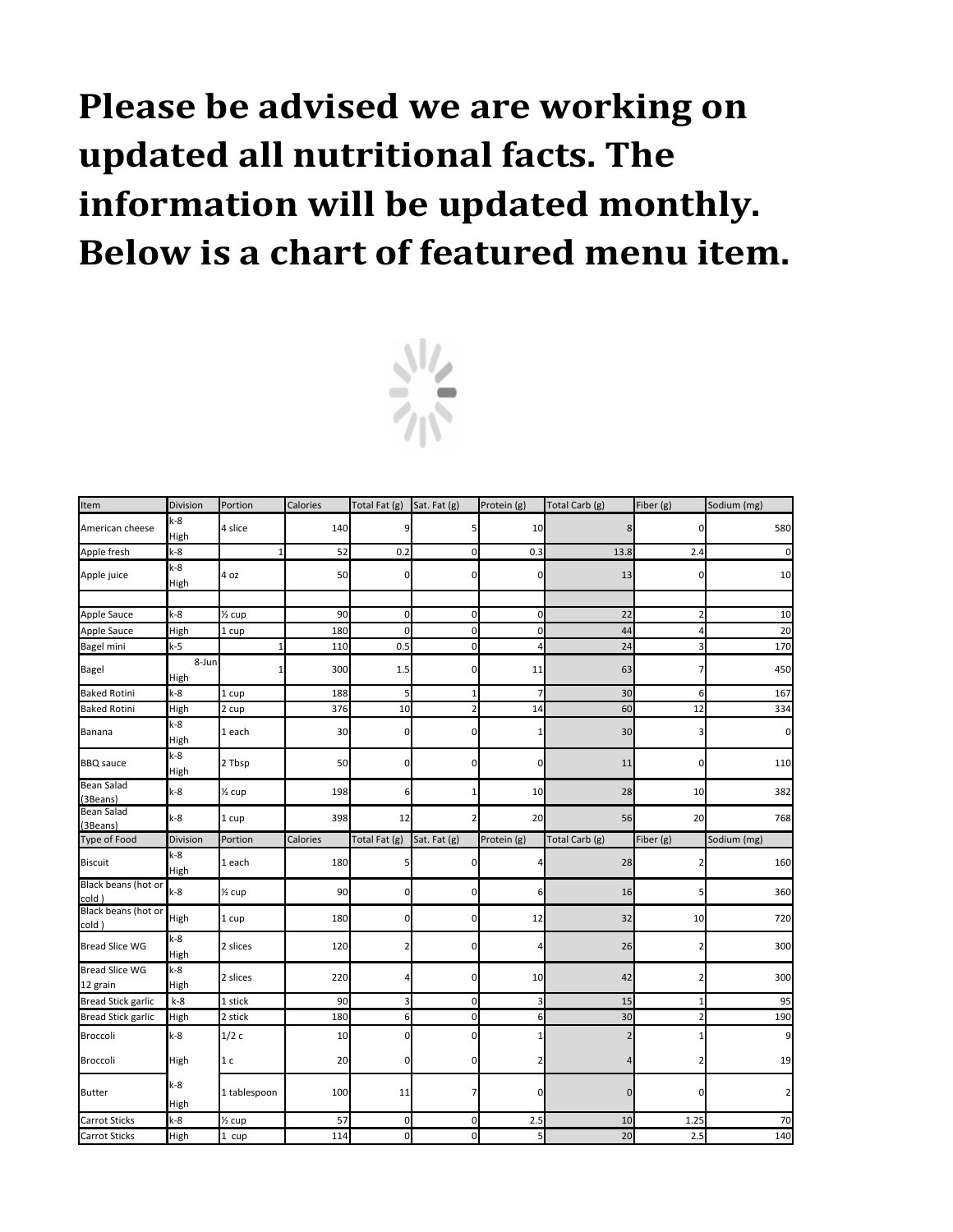| Carrots frozen                           | $k-8$         | $\frac{1}{2}$ cup        | 30               | $\overline{0}$                 |                | 0<1            | $6 \overline{6}$ | 2              | 370         |
|------------------------------------------|---------------|--------------------------|------------------|--------------------------------|----------------|----------------|------------------|----------------|-------------|
| Carrots frozen                           | $k-8$         | 1 cup                    | 60               | $\mathbf 0$                    |                | $\mathbf{1}$   | 12               |                | 740         |
| Cauliflower                              | $k-8$         | $\frac{1}{2}c$           | 25               | $\mathbf 0$                    | $\Omega$       | 2.5            | 3.5              | 2.5            | 30          |
| Cauliflower                              | High          | 1 <sub>c</sub>           | 50               |                                |                |                |                  |                | 60          |
| Type of Food                             | Division      | Portion                  | Calories         | Total Fat (g)                  | Sat. Fat (g)   | Protein (g)    | Total Carb (g)   | Fiber (g)      | Sodium (mg) |
| Cereals:                                 |               |                          |                  |                                |                |                |                  |                |             |
| Applejacks                               | $k-8$<br>High | 1 oz bowl                | 110              |                                | 0.5            |                | 24               |                | 160         |
| Cheerios                                 | $k-8$<br>High | 1 oz bowl                | 100              | $\overline{2}$                 | 0              | 4              | 21               | 3              | 140         |
| Cinnamon Toast<br>Crunch                 | $k-8$<br>High | 1 oz bowl                | 120              | 3                              |                |                | 22               |                | 160         |
| Cocoa Puffs                              | $k-8$<br>High | 1 oz bowl                | 120              | 1.5                            | $\Omega$       | 2              | 25               |                | 120         |
| Corn Flakes                              | $k-8$<br>High | .75 oz bowl              | 80               | $\overline{0}$                 | 0              | 1              |                  | 18 < 1         | 150         |
| Golden Grahams                           | $K-8$<br>High | 1 oz bowl                | 110              | 0.5                            | 0              | 1              | 24               |                | 210         |
| Honey Nut<br>Cheerios                    | $k-8$<br>High | 1 oz bowl                | 110              | 1.5                            | n              | 2              | 23               |                | 160         |
| <b>Fruit Loops</b>                       | $k-8$<br>High | 1 oz bowl                | 110              |                                | 0.5            | 2              | 24               |                | 160         |
| <b>Frosted Flakes</b>                    | $k-8$<br>High | 1 oz bowl                | 100              | $\Omega$                       | $\Omega$       | 2              | 24               |                | 170         |
| Honey nut Chex                           | $k-8$<br>High | 1 oz bowl                | 120              | 0.5                            | $\Omega$       | 2              | 27               |                | 200         |
| Kix                                      | $k-8$<br>High | 1 oz bowl                | 110              | $\overline{0}$                 | $\Omega$       | $\overline{0}$ | 25               |                | 180         |
| Lucky Charms                             | $k-8$<br>High | 1 oz bowl                | 110              |                                |                | $\overline{2}$ | 23               |                | 180         |
| <b>POPS</b>                              | $k-8$<br>High | .75 oz bowl              | 80               | <sup>0</sup>                   |                | 0 < 1          | 19               | 0              | 75          |
| Type of Food                             | Division      | Portion                  | Calories         | Total Fat (g)                  | Sat. Fat (g)   | Protein (g)    | Total Carb (g)   | Fiber (g)      | Sodium (mg) |
| Raisin Bran                              | $K-8$<br>High | 1 oz bowl<br>Raisin bran | 110              | 0.5                            |                | 3              | 27               |                | 125         |
| Special K                                | $k-8$<br>High | .65 oz bowl              | 70               | $\Omega$                       | 0              | 3              | 13               | 0              | 120         |
| <b>Trix</b>                              | $k-8$<br>High | 1 oz bowl                | 110              | 1.5                            | <sup>0</sup>   |                | 24               |                | 140         |
| Cheese bread                             | $k-8$<br>High | 4 oz                     | 520              | 27                             | 11             | 24             | 46               | 8              | 1000        |
| Cheese Cream                             | $K-8$<br>High |                          |                  |                                |                |                |                  |                |             |
| Cheese cheddar<br>shredded               | $k-8$<br>High | $\frac{1}{2}$ oz         | 56               |                                |                |                | $\mathbf 0$      | 0              | 96          |
| <b>Cheese Shredded</b><br>Mozzarella     | $k-8$<br>High | 2 oz                     | 90               | 6                              |                |                | 1                | 0              | 210         |
| <b>Cheese String</b><br>Mozzarella       | $k-8$<br>High | 1 each                   | 60               | 3                              |                |                | 1                | 0              | 200         |
| <b>Chic Peas</b><br>(hot or cold)        | $k-8$         | $\frac{1}{2}$ cup        | 80               | 4                              | n              | Δ              | 80               |                | 140         |
| <b>Chic Peas</b><br>(hot or cold)        | High          | 1 cup                    | 160              | 8                              | n              | 8              | 160              | 8              | 280         |
| Chicken Fajita                           | $k-8$<br>High | 3 oz                     | 130              | 6                              | 1.5            | 16             |                  |                | 300         |
| Chicken Nugget                           | $k-8$         | 5 piece                  | 180              | $\overline{9}$                 | 2              | 15             | 9                |                | 260         |
| <b>Chicken Nuggets</b><br>Chicken Pattie | High<br>$k-8$ | 6 piece                  | 360<br>240       | 18<br>13                       |                | 30<br>13       | 18<br>15         |                | 260<br>490  |
|                                          | High          |                          |                  |                                |                |                |                  |                |             |
| Type of Food                             | Division      | Portion                  | Calories         | Total Fat $(g)$ Sat. Fat $(g)$ |                | Protein (g)    | Total Carb (g)   | Fiber (g)      | Sodium (mg) |
| Chicken Popcorn<br>size                  | $K-8$<br>High | About 15<br>pieces       | 230              | 14                             | 2.5            | 12             | 14               |                | 240         |
| Corn<br>(hot or cold)                    | $k-8$         | $\frac{1}{2}$ cup        | 90               | $\overline{0}$                 | 0l             | $\mathbf{2}$   | 20               | 2              | 300         |
| Corn                                     | High          | 1 cup                    | 180              | $\overline{0}$                 | $\overline{0}$ | $\overline{a}$ | 40               | 4              | 600         |
| Cucumber                                 | $k-8$         | $\frac{1}{2}c$           | $\boldsymbol{8}$ | $\overline{O}$                 | $\overline{0}$ | 0              | $\overline{2}$   | $\overline{0}$ | 1           |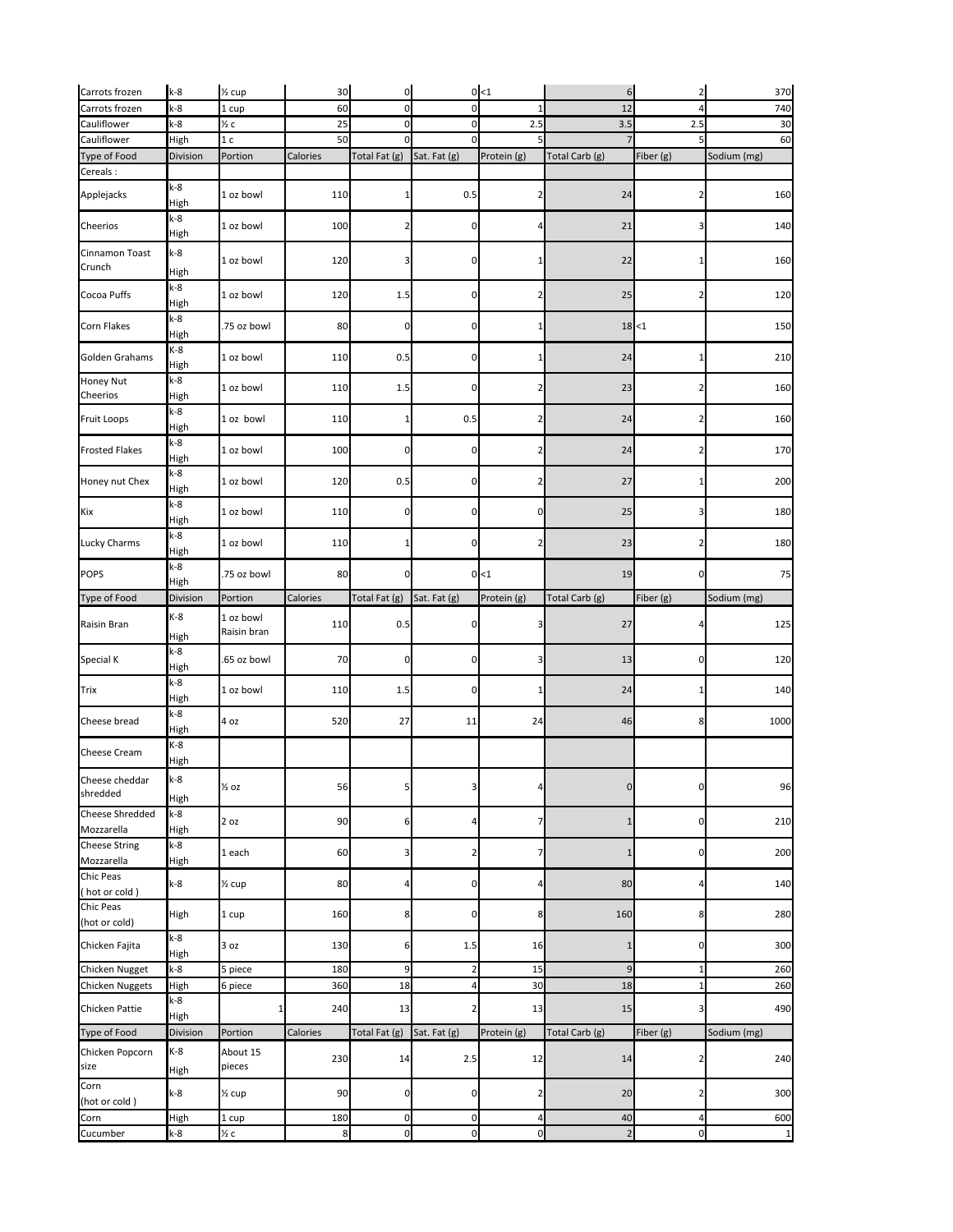| Cucumber                               | High                 | 1 cup             | 16       | $\overline{0}$ | $\overline{0}$ | $\overline{0}$  | $\overline{4}$ | $\overline{0}$ | $\overline{2}$   |
|----------------------------------------|----------------------|-------------------|----------|----------------|----------------|-----------------|----------------|----------------|------------------|
| Dinner Roll                            | k-8<br>Dinner        | 1 each            | 80       | 0              | 0              | 3               | 18             |                | 140              |
| Egg roll                               | $k-8$                |                   | 140      | 4.5            |                | 4               | 21             |                | 240              |
| Egg roll                               | High                 |                   | 280      | 4.9            |                | 8               | 42             |                | 480              |
| Egg Salad                              | High                 | $\frac{1}{2}$ cup | 188      | 15.5           | 3.5            | 9.5             | 2.9            |                | 450              |
| <b>English Muffin</b>                  | $k-8$<br>High        | 1 each            | 120      |                | n              | $\overline{0}$  | 6              | 24             | $\overline{3}$   |
| Hot Dog Bun WG                         | $k-8$<br>High        | 1 each            | 110      |                |                |                 | 23             |                | 210              |
| French Toast sticks                    | K-8<br>High          | 3 sticks          | 253      | 10.6           | 2.5            | 9.3             | 31.1           | 2.9            | 326              |
| French bread                           | $k-8$<br>High        | $2$ oz            | 140      | 0              | n              | 3               | 28             |                | 50               |
| <b>French Fries</b>                    | $k-8$                | $\frac{1}{2}$ cup | 130      | 3.5            |                | 2.5             | 24             | 2.5            | 350              |
| Type of Food                           | Division             | Portion           | Calories | Total Fat (g)  | Sat. Fat (g)   | Protein (g)     | Total Carb (g) | Fiber (g)      | Sodium (mg)      |
| <b>French Fries</b>                    | High                 | 1 cup             | 260      |                |                |                 | 48             |                | 700              |
| Fruit Cocktail/<br><b>Mixed Fruit</b>  | $k-8$                | $\frac{1}{2}$ cup |          | 84 < 1         |                | 0 < 1           | 21             |                | $\overline{4}$   |
| Fruit Cocktail /<br><b>Mixed Fruit</b> | <b>High</b>          | 1 cup             | 168      |                | 0              | 1               | 42             |                | $\boldsymbol{8}$ |
| Gravy                                  | K-8<br><b>High</b>   | 1⁄4 cup           | 20       |                | $0.5$ < 1      |                 | 3              |                | 290              |
| Green Beans garlic                     | $k-8$                | 1/2c              | 91       | 6              | 01             | 4               | 5 <sub>l</sub> |                | 177              |
| Green Beans garlic High                |                      | 1 <sub>c</sub>    | 112      | 4              | o              | $\overline{4}$  | 10             |                | 292              |
| <b>Green Beans</b><br>Canned           | $k-8$                | $\frac{1}{2}$ cup | 20       | 0              |                | 0 < 1           | 4              |                | 380              |
| <b>Green Beans</b><br>Canned           | High                 | 1 cup             | 40       | $\Omega$       | ΩI             | 1 <sup>1</sup>  | $\mathsf{R}$   |                | 760              |
| <b>Grilled Cheese</b>                  | $k-8$<br>High        |                   | 416      | 23             | 12.9           | 22.7            | 29.7           | 3.8            | 1000             |
| <b>Hamburger Patty</b><br>(no Bun)     | $k-8$<br>High        | 1 each            | 130      | 10             |                | 10              |                |                | 100              |
| Hamburger Bun/<br><b>WG BUN</b>        | $k-8$<br>High        | 1 Bun             | 130      | 1.5            | 0              | $6 \mid$        | 26             |                | 290              |
| <b>Hero Bread</b>                      | $K-8$<br>High        | 1 each            | 250      | 2.5            | 0.5            | 9               | 47             | 5              | 540              |
| <b>Italian Dressing</b>                | $k-8$<br>High        | 1 each            | 40       | 31             |                | $\overline{0}$  | 3              | $\Omega$       | 280              |
| Ketchup Can                            | $k-8$<br>High        | 2 oz              | 40       | $\overline{0}$ | 0              | $\overline{0}$  | 8              | 0              | 360              |
| Ketchup<br>Ind.                        | $k-8$<br>High        | I packet          | 10       | 0              | 0              | $\overline{0}$  | $\overline{2}$ | 0              | 90               |
| Omelet Plain                           | $k-8$<br>High        | 1 each            | 60       |                |                | 3               |                | 0              | 110              |
| Type of Food                           | Division             | Portion           | Calories | Total Fat (g)  | Sat. Fat (g)   | Protein (g)     | Total Carb (g) | Fiber (g)      | Sodium (mg)      |
| <b>Cheese Omelet</b>                   | $k-8$<br>High        |                   | 210      | 17             | 6              | 12              | 3              | З              | 500              |
| Oranges                                | $k-8$<br>High        |                   | 60       | 0              | 01             | 1               | 11             |                | $\mathbf 0$      |
| Orange Juice                           | $K-8$<br>high        | $\frac{1}{2}c$    | 60       | 0              | 01             | $\overline{0}$  | 14             | 0              | $\mathbf 0$      |
| Macaroni Salad                         |                      |                   |          |                |                |                 |                |                |                  |
| Marinara<br>Sauce                      | $k-8$<br>High        | 2 oz              | 40       | 2              | 0.25           | 1.5             | 4.5            | 1.5            | $\mathbf 0$      |
| Mayonnaise Ind.                        | $k-8$<br>High        | 1 packet          | 50       | 5              |                | $\overline{0}$  | 2              | 0              | 75               |
| <b>Mashed Potato</b>                   | $k-8$                | $\frac{1}{2}$ cup | 140      | $\overline{0}$ | 0              |                 | 28             |                | 15               |
| Mashed Potato                          | High                 | 1 <sub>c</sub>    | 280      | $\overline{0}$ | $\overline{0}$ | $\vert 4 \vert$ | 56             | $\mathbf{z}$   | 30               |
| <b>Meatballs</b>                       | $k-8$                | 31                | 118      | 65             | 2.5            | 11              | 4              | $\mathbf{1}$   | 172              |
| <b>Meatballs</b>                       | High                 | 4                 | 158      | 86             | 3.4            | 13              | 5              | 1              | 229              |
| Milk 1%                                | K-8 &<br><b>High</b> | 8 oz              | 110      | 2.5            | 1.5            | 8               | 13             | 0              | 130              |
| Milk<br>White Fat free                 | $K-8$ &<br>High      | 8 oz              | 90       | $\overline{0}$ | $\overline{0}$ | 8 <sup>1</sup>  | 13             | $\overline{0}$ | 130              |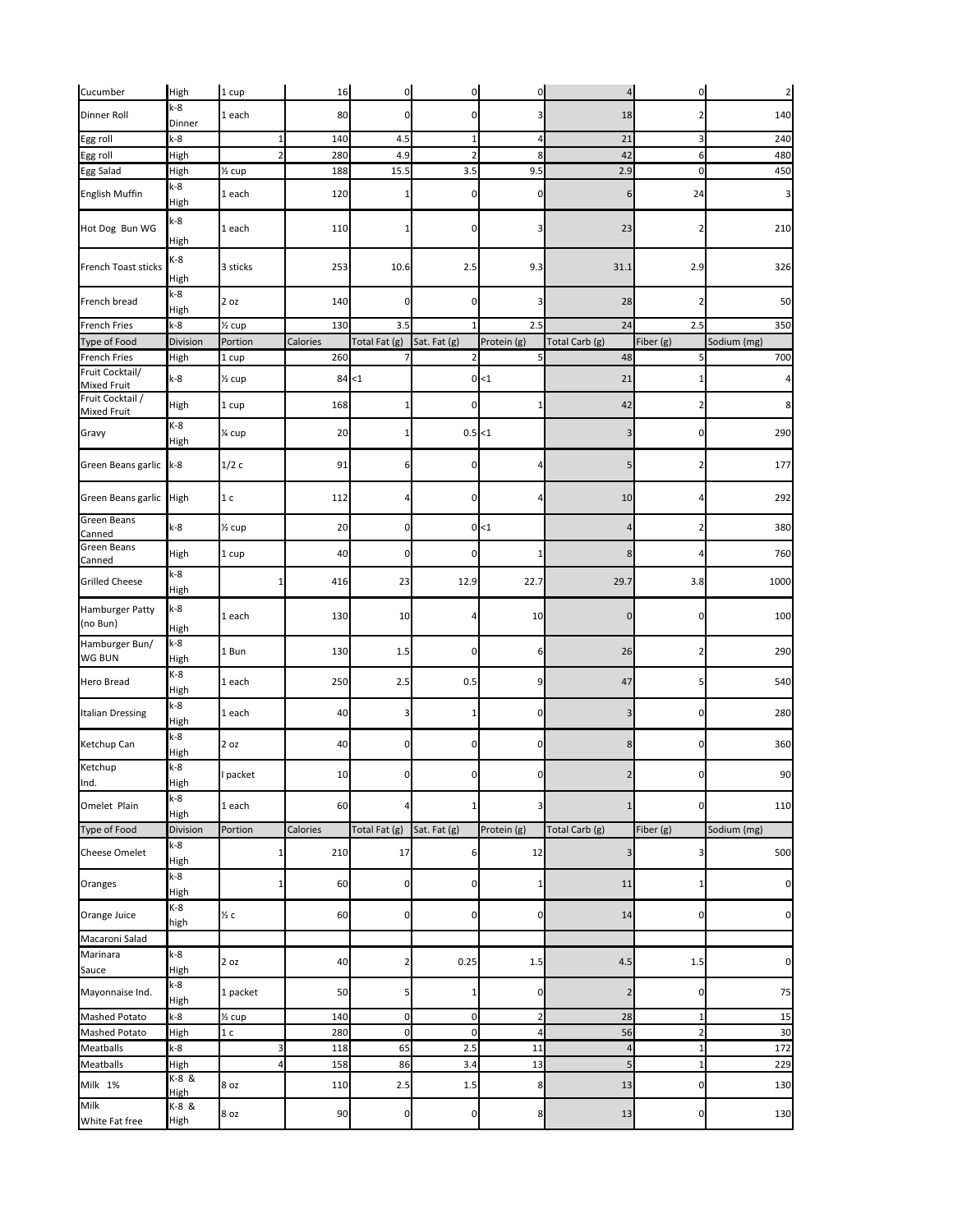| Milk Chocolate Fat K-8 &        |                      | 8 oz                | 130      | 0                              | 0              | 8           | 22             | $\overline{0}$   | 170         |
|---------------------------------|----------------------|---------------------|----------|--------------------------------|----------------|-------------|----------------|------------------|-------------|
| free<br><b>Mix Veggies</b>      | High<br>$k-8$        | $\frac{1}{2}$ cup   | 45       | $\mathbf 0$                    | $\overline{0}$ |             | $10\,$         | 3                | 35          |
| <b>Mix Veggies</b>              | High                 | 1 cup               | 90       | $\Omega$                       | $\Omega$       |             | 20             | 6                | 70          |
| Type of Food                    | Division             | Portion             | Calories | Total Fat (g)                  | Sat. Fat (g)   | Protein (g) | Total Carb (g) | Fiber (g)        | Sodium (mg) |
| Mozzarella Sticks               |                      |                     |          |                                |                |             |                |                  |             |
| Hot<br>Mozzarella Sticks        | $k-8$                |                     | 400      | 20                             | 7.5            | 18          | 36             | 3.3              | 446         |
| Hot                             | High                 | 6                   | 480      | 24                             | 9              | 22          | 44             | 4                | 560         |
| Mozzarella<br>Shredded          | $k-8$                | 2 oz                | 90       |                                |                | 6           | 1              | 0                | 170         |
| (Part Skim)                     | High<br>$k-8$        |                     |          |                                |                |             |                |                  |             |
| Mustard Ind.                    | High                 | 1 packet            | 51       | 0                              | 0              | 0           | $\overline{0}$ | $\overline{0}$   | 40          |
| Pancakes<br><b>Buttermilk</b>   | $k-8$<br>High        | 2 each              | 160      | 2                              | 0              |             | 31             | 2                | 55          |
| Peaches                         | $k-8$<br>High        |                     | 51       | 0.3                            | 0              | 1.2         | 12             |                  | 0           |
| Peaches Canned                  | $k-8$                | $\frac{1}{2}$ cup   | 60       | $\overline{0}$                 | $\overline{0}$ | $\pmb{0}$   | 14             |                  |             |
| Peaches Canned                  |                      | 1 cup               | 120      | $\overline{0}$                 | $\overline{0}$ | $\pmb{0}$   | 28             |                  | 5<br>10     |
| Pre made                        | High<br>$k-8$        |                     |          |                                |                |             |                |                  |             |
| PB& J (uncrustable) High        |                      | 1 each              | 300      | 16                             | 3.5            | 9           | 32             |                  | 280         |
| Pears Fresh                     | $k-8$<br>High        | 1 piece             | 101      | 0                              | 0              |             | $27$           | 6                | 0           |
| <b>Pears Canned</b>             | $K-8$                | $\frac{1}{2}$ cup   | 80       | 0                              | $\Omega$       | $\Omega$    | 19             | 1                | 15          |
| <b>Pears Canned</b>             | High                 | 1 cup               | 160      | 0                              | 0              | 0           | 38             |                  | 30          |
| Pineapple Canned                | $k-8$                | $\frac{1}{2}$ cup   | 70       | $\mathbf 0$                    | <sub>0</sub>   |             | 17             |                  | 10          |
| Pineapple Canned                | High                 | 1 cup               | 140      | 0                              |                |             | 34             |                  | 20          |
| Type of Food                    | Division             | Portion             | Calories | Total Fat $(g)$ Sat. Fat $(g)$ |                | Protein (g) | Total Carb (g) | Fiber (g)        | Sodium (mg) |
| Pita WG                         | $k-8$<br>High        |                     | 150      | 0.5                            | 0              | b           | 31             | 3                | 260         |
| Pizza French Bread              | $K-8$<br>High        | 1 slice             | 333      | 16                             | 11             | 22          | 28             | 3                | 363         |
| Pizza Slice                     | $K-8$                | 1 slice             | 310      | 12                             |                | 20          | 27             | 3                | 480         |
| Pizza Slice<br>4x6              | High                 | 1 slice             | 336      | 16                             | 10             | 20          | 28             | 3                | 560         |
| Pizza Sticks                    | $k-8$<br>High        | 2 sticks            | 300      | 12                             | 6              | 10          | 34             |                  | 640         |
| Pizza Round                     | $K-8$<br>High        | 1 each              | 343      | 17                             | 10             | 20          | 29             |                  | 457         |
| Plantains                       | $k-8$                | 1/ <sub>2</sub> cup | 199      | 4                              | $\overline{0}$ | 2           | 40             |                  | 0           |
| Plantains                       | High                 | 1 cup               | 298      | 8                              | 0              | 4           | 80             |                  | 0           |
| Pork Pattie                     | $k-8$<br>High        | 1 each              | 170      | 10                             | 3.5            | 14          | 6              |                  | 400         |
| Pretzel (Soft)                  | $k-8$<br>High        | 1 each              | 160      | 1                              | 0              | 5           | 31             | 31               | 75          |
| <b>Rice Brown</b>               | $k-8$                | $\frac{1}{4}c$      | 160      | 1.5                            | $\Omega$       |             | 34             |                  | $\pmb{0}$   |
| Rice & Beans                    | High<br>High         | 1 cup               | 384      | 12                             |                | 9           | 58             | 8                | 475         |
| Roll Kaiser WG                  | $k-8$                | 1 each              | 220      | 2                              | 0.5            |             | 42             | 8                | 460         |
| Sausage Pattie                  | High<br>$k-8$        | 1 each              | 90       | 6                              | 0              |             | 1              |                  | 180         |
| Type of Food                    | High<br>Division     | Portion             | Calories | Total Fat (g)                  | Sat. Fat (g)   | Protein (g) | Total Carb (g) | Fiber (g)        | Sodium (mg) |
|                                 | k-8                  |                     |          |                                |                |             |                |                  |             |
| Salsa                           | High                 | 2 oz                | 10       | 0                              | 0              | 0           | 2              | 0                | 135         |
| Side Salad                      | $k-8$<br><b>High</b> | 1 cup               | 5        | 0                              | ΩI             | 0           | 1              |                  | 7           |
| Soup<br>Minestrone              | High                 | 1 cup               | 200      | 7                              |                | 4           | $18\,$         | $6 \overline{6}$ | 1920        |
| Soup<br>Chicken Noddle          | High                 | 1 cup               | 140      | 5                              | 2              | 6           | 24             | 4                | 1920        |
| Soup<br>Vegetarian<br>vegetable | High                 | 1 cup               | 140      | 3                              | <sub>0</sub>   | 4           | $26\,$         | 2                | 2020        |